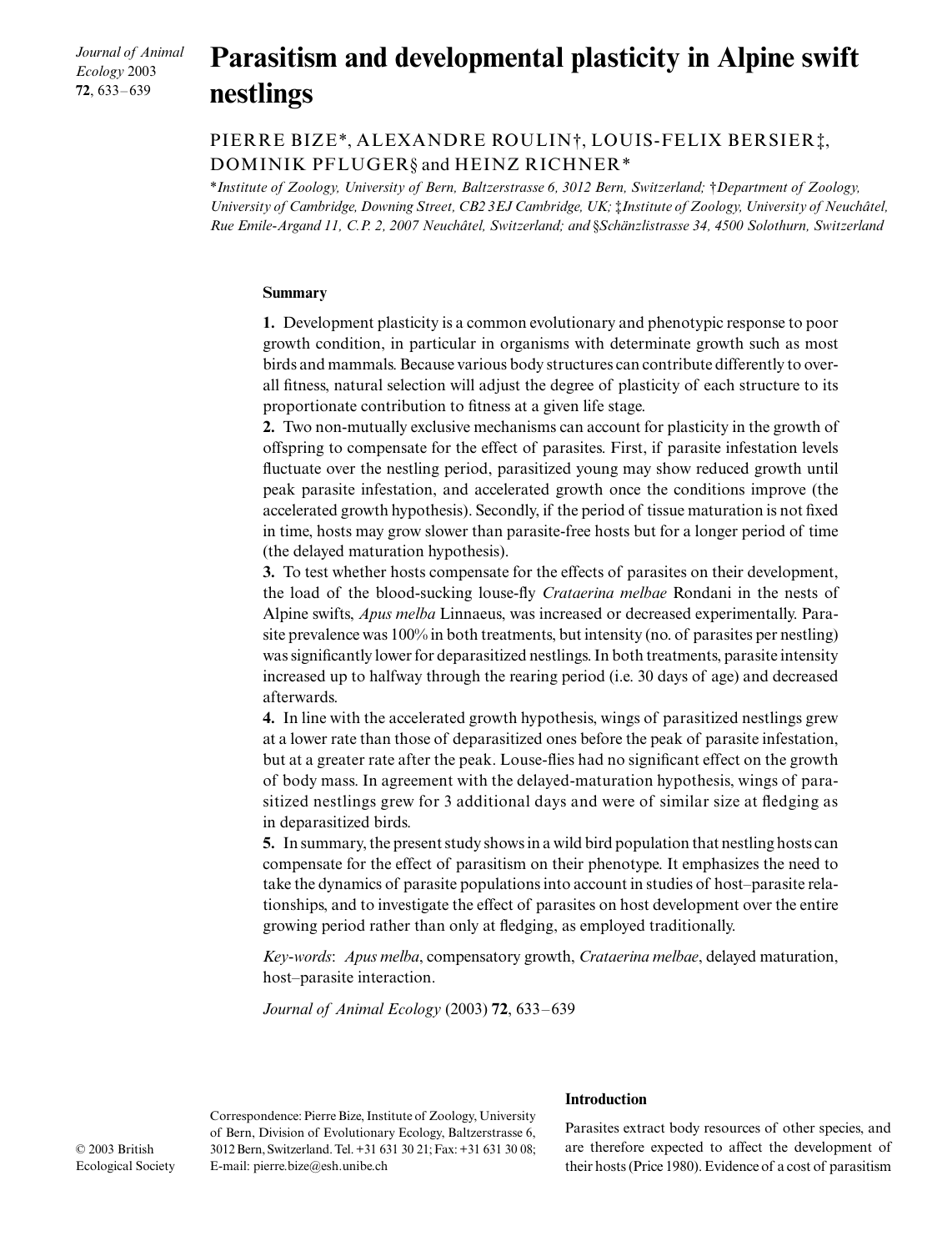is usually based on experiments where parasite load is manipulated early during host development and the effect measured close to the end (e.g. Møller 1990; Richner, Oppliger & Christe 1993; Clayton & Tompkins 1995). In species where the effect of parasites on early growth can be compensated later, the effects of parasites may therefore not be detected. Given the potentially long-term fitness consequences of poor early growth caused by parasites (Gebhardt-Henrich & Richner 1998), selection will favour such compensatory strategies, provided that compensation is not, in itself, too costly (Metcalfe & Monaghan 2001). Plasticity in the development may lead to partial or full compensation, in particular for those body structures where the long-term costs of suboptimal development are high. Developmental plasticity as a response to food shortage or low temperatures is well documented (reviewed in Schew & Ricklefs 1998; Metcalfe & Monaghan 2001) but poorly known as a response to parasites.

Two compensatory strategies can be used to face poor growing conditions. First, after a period with harsh conditions and poor growth, individuals may show accelerated growth if condition improves (Fig. 1, curve II). With parasites, this may occur if populations fluctuate or if the initial host response is very costly. Although the population dynamics of ectoparasites has not attracted much attention, in some species an increase in population size over the first half of the host's rearing period is followed by a decrease (e.g. Summers 1975; Roulin 1998). Secondly, if the length of the maturation is not fixed, parasitized individuals can grow for a longer period of time to compensate for the parasite-induced reduction in growth rate (Fig. 1, curve III). The accelerated growth and delayed maturation hypotheses can work in concert, as parasitized nestlings may simultaneously alter their growth rate in relation to parasitism and extend the growth period. Developmental plasticity may therefore help parasitized



**Fig. 1.** Growth curves of parasitized (II–IV) and parasitefree (I) individuals. The growth curve I represents the optimal development of an individual facing no parasites, where A and M are the optimum asymptotic size and age at maturity. Although parasites can reduce the growth of their hosts, parasitized individuals may compensate for their slower growth by accelerating their development once the population of parasites decreases (II) or by taking longer (M′) to reach final size (III). If the development of organisms is not plastic, parasitized individuals become permanently stunted at a smaller final size (A'; IV).

© 2003 British Ecological Society, *Journal of Animal* 

*Ecology*, **72**, 633–639

individuals to compensate for the effects of parasites on their development and, as a consequence, to catch up in size to reach the level of parasite-free individuals (Fig. 1, curve I). In contrast, if organisms are unable to perform developmental plasticity or show incomplete compensatory growth, they will become permanently stunted at a smaller final size (Fig. 1, curve IV; Richner 1989; Potti & Merino 1996).

The goal of the present study is to examine the effects of the blood-sucking louse-flies *Crataerina melbae* on nestling development in the Alpine swift *Apus melba*. This non-passerine bird is suited to examine whether nestlings alter their growth pattern adaptively in response to varying levels of parasite infestation because they reduce growth rate and delay fledging in prolonged periods of food deprivation, indicating that development is plastic (Koskimies 1950). When populations of parasites fluctuate we predict, under the accelerated growth hypothesis, that experimentally parasitized nestlings grow less rapidly at the peak of parasite infestation but more rapidly once this peak has passed, compared to deparasitized ones. Under the delayed maturation hypothesis, we predict that experimentally parasitized nestlings grow for a longer time period. If these two mechanisms allow nestlings to reduce the cost of parasitism, parasitized nestlings should fledge with a similar size to deparasitized ones.

#### **Materials and methods**

#### MODEL ORGANISMS

The Alpine swift is a 90-g migrant insectivorous apodiform bird that spends most of its life on the wing, landing only for breeding purposes. It is socially monogamous and reproduces in colonies of a few to several hundred pairs located in holes of cliffs or tall buildings. One clutch of one to four eggs (mean 2·6) is produced per year, and both parents incubate for approximately 20 days (Arn 1960). Offspring fledge at an age of 50–70 days (Arn 1960). Before fledging, nestlings lose about 4·5% of their body mass (Arn 1960). At fledging, parental care ceases and young do not return to the colony until the following year (P.B. personal observation; see also Tarburton & Kaiser 2001 for the common swift *Apus apus* L.). Body mass and wing/tail shapes need, therefore, to be particularly fine-tuned in swifts (Martins 1997). Alpine swifts are sexually mature in the second or third year, and the oldest recorded individual was 26 years old (Arn 1960).

Alpine swifts are parasitized by a 7-mm-long bloodsucking louse-fly *C. melbae* (Diptera, Hippoboscidae) that feeds exclusively on this species (Tella *et al*. 1998). Larvae develop in the maternal abdomen (viviparity) until the prepupae stage, when they are released into the surroundings of the nests and pupate immediately (Bequaert 1953). Adult parasites emerge slightly before their nestling hosts hatch. *C*. *melbae* is flightless and can switch hosts rapidly by walking (P.B. personal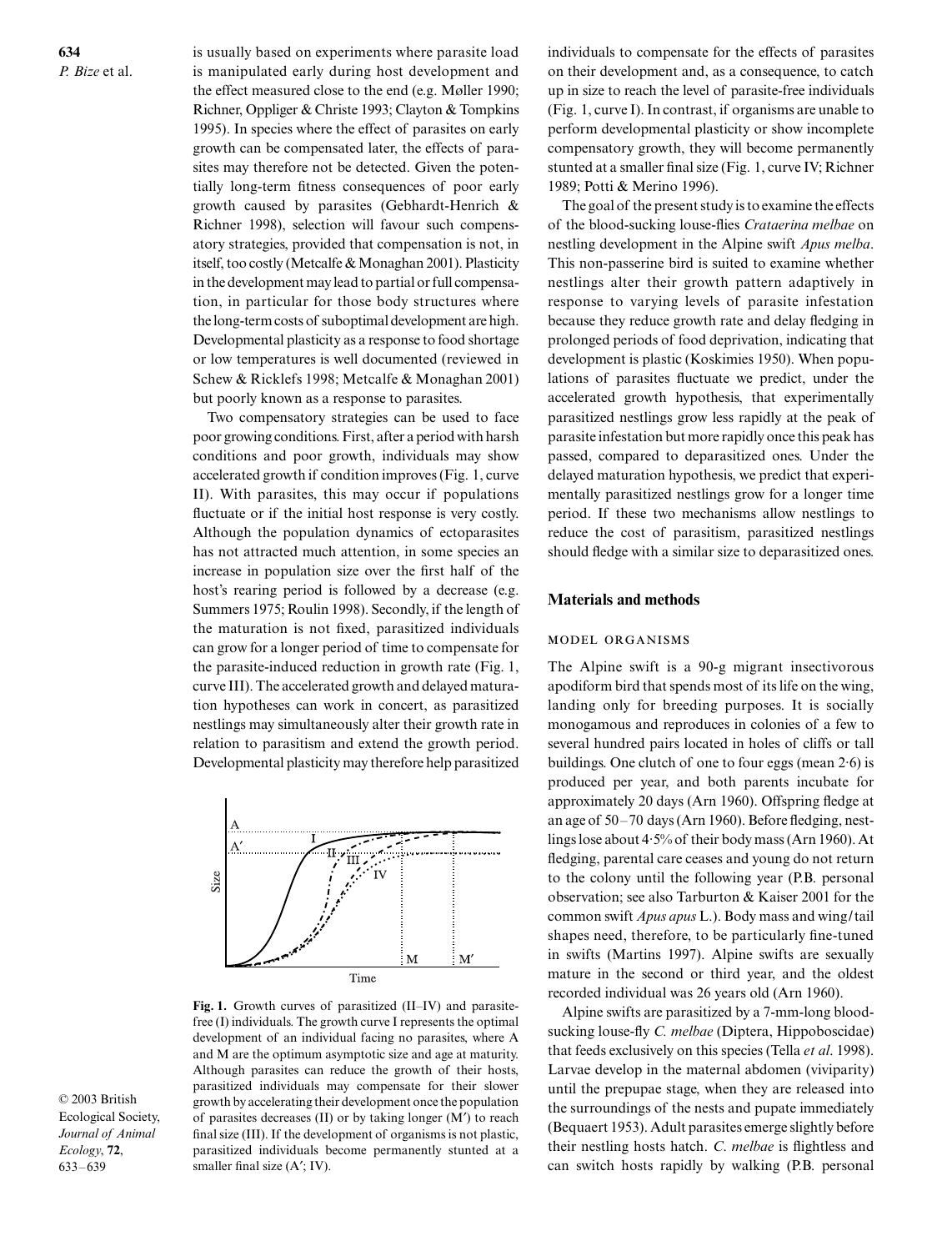observation). Several Hippoboscidae have been shown to transmit blood parasites to their host (Baker 1967), but to date this hypothesis has not yet received support for *C.melbae* (Tella *et al*. 1995; P.B. personal observation).

# MANIPULATION OF ECTOPARASITE LOAD

Fieldwork was carried out between May and August in 1999, 2000 and 2001 in a Swiss Alpine swift colony located under the roof of an old building in Solothurn (47°12′ N, 7°32′ E) holding about 50 breeding pairs. At the beginning of each breeding season nests were visited every other day to determine the date of clutch completion, and daily around hatching to determine the hatching date of the first egg (day 0).

To create two groups of nests differing in ectoparasite load, we transferred ectoparasites from a donor brood (referred to as 'deparasitized brood') to a receiver brood ('parasitized brood'). For this purpose, nests with a similar clutch size (Pearson's correlation,  $r = 0.39$ ,  $N = 50$ ,  $P = 0.005$ ), hatching date ( $r = 0.95$ ,  $N = 50, P < 0.001$ , brood size at 10 days after hatching  $(r = 0.57, N = 50, P < 0.001)$  and ectoparasite load at 10 days after hatching (*r* = 0·45, *N* = 50, *P* = 0·001) were matched in 11, 20 and 19 pairs of nests in 1999, 2000 and 2001, respectively. Manipulations of louse-fly load started 10 days after hatching because ectoparasites are rarely found on offspring before this age (Roulin *et al*. 2003). As *C. melbae* is highly mobile and deparasitized nests were re-infested frequently by ectoparasites, we transferred ectoparasites every 5 days until nestlings were 50 days old. For each pair of nests we extracted and counted ectoparasites on all nestlings, and then put all ectoparasites into the parasitized nest of its pair. At the start of the experiment there were no differences between treatments in clutch size, hatching date or brood size and ectoparasite load 10 days after hatching (all comparisons  $P > 0.43$ ). Although we added parasites to nests already infested naturally, the number of louse-flies per parasitized nestling remained within the natural range of infestation, as observed in other Swiss colonies (Roulin *et al*. 1998; P.B. personal observation). At each manipulation, nestling wing length and body mass were measured to the nearest millimetre and 0·1 g, respectively. After 20 days of age, Alpine swift nestlings start to invade neighbouring families and are frequently adopted by foster families (Arn 1960; Bize, Roulin & Richner 2003). To prevent adoption, we checked all nests daily between 20 and 50 days after hatching, and returned each nest-switcher immediately to its natal nest (Bize *et al*. 2003). Shortly before fledging, nests were visited daily and nestlings measured as described above. We did not assess the growth of tarsus in relation to the manipulation of ectoparasite load because, in this species with very short tarsi (mean 17·6 mm), the tarsus has already reached its final length at the time when we started to manipulate ectoparasite load (P.B. personal observation).

© 2003 British Ecological Society, *Journal of Animal Ecology*, **72**, 633–639

#### **STATISTICS**

To avoid pseudo-replication the breeding pair was used as the unit of analysis, and hence if a pair was recorded in more than one year we included only its first breeding attempt. This restriction reduced our sample to 78 experimental broods (38 of 50 parasitized and 40 of 50 deparasitized broods). For the same reason, statistical tests were carried out on mean sibling values rather than on individual nestlings. Only nestlings that survived up to fledging were included in the analyses. The number (x) of louse-flies found on nestlings was  $log_{10}(x + 1)$  transformed before analyses to fit a normal distribution. Growth rates (R) of wing length (W) and body mass (M) between interval  $t$  and  $t + i$  were calculated with the formulae:  $R_w = (W_{t+i} - W_t)/i$ , and  $R_M = (M_{t+i} - M_t)/i$ . Growth rates of wing and body mass were calculated for intervals between days 10 and 20, 20 and 30, 30 and 40, 40 and 50, and 50 and fledging. Body condition at fledging was calculated as the residuals from a linear regression of body mass on wing length. The effect of experimental manipulation on parasites load was analysed using repeated-measures with mean number of parasites per nestling and per nest at 10, 20, 30, 40 and 50 days after hatching as repeats. Effect of parasite manipulation on growth rate was analysed using repeated-measures ANOVA with wing growth rate on day intervals 10–20, 20–30, 30–40, 40–50 and 50–fledging as repeats. The same procedure was applied to growth rate of body mass. Mean values are given ±1 SE, statistical tests are two-tailed and *P*-values smaller than 0·05 are considered significant.

#### **Results**

# EFFECT OF EXPERIMENTAL MANIPULATION ON ECTOPARASITE LOAD

Although parasite prevalence was 100% in both treatments, the experimental manipulation of parasite load significantly affected mean parasite intensity over the period of 10–50 days after hatching with  $7 \pm 1$  louseflies per nestling in deparasitized nests vs.  $17 \pm 1$  per nestling in parasitized ones (repeated-measures with log-transformed louse-fly load on days 10, 20, 30, 40 and 50 as repeats; treatment as factor:  $F_{1,64} = 44.35$ ,  $P < 0.0001$ ; Fig. 2). The number of louse-flies per nestling varied significantly over the rearing period with a peak of infestation at day 30 (age as factor:  $F_{4,61}$  = 74·80,  $P < 0.0001$ ; Fig. 2). The treatment by age interaction was also significant  $(F_{4,61} = 12.59)$ , *P* < 0·0001), indicating a treatment effect on age-related dynamics of parasite infestation (Fig. 2).

#### EFFECT OF ECTOPARASITES ON REPRODUCTIVE SUCCESS

Complete brood failure tended to be more frequent in parasitized than deparasitized broods (eight of 38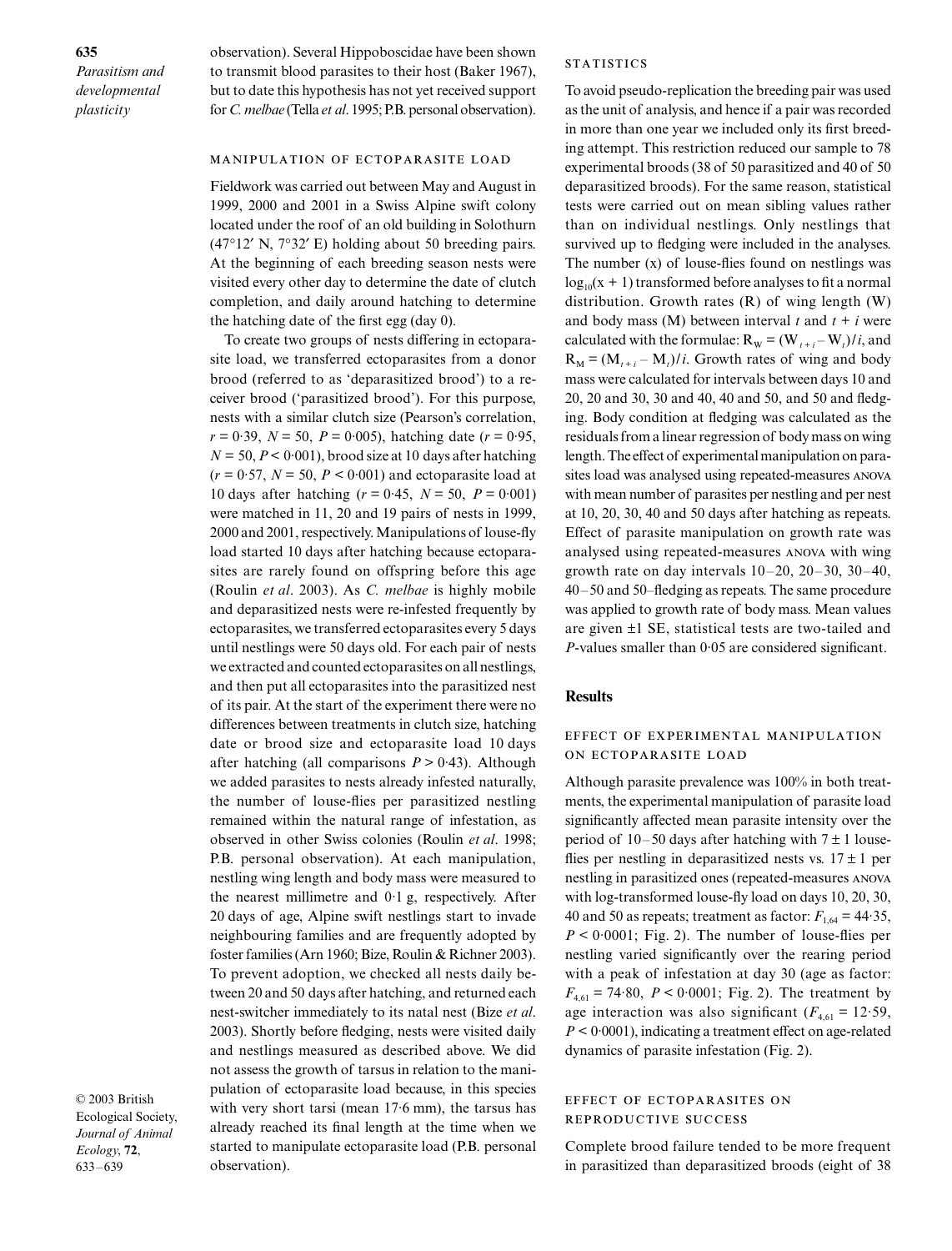**636** *P. Bize* et al.



**Fig. 2.** Mean number of louse-flies per parasitized (solid bars) and deparasitized (open bars) Alpine swift nestlings in relation to age. Bars represent one standard error.

parasitized broods vs. three of 40 deparasitized broods failed, 21·1 vs. 7·5%; Fisher's exact test: d.f. =  $1, P = 0.11$ ). Among successful breeders, brood size at fledging was not significantly different between the two treatments (parasitized broods:  $1.87 \pm 0.12$  nestlings at fledging, *N* = 30; deparasitized broods:  $2.11 \pm 0.11$ , *N* = 37; Wilcoxon's two-samples test:  $Z = 1.40$ ,  $P = 0.16$ ).

# EFFECT OF ECTOPARASITES ON NESTLING **DEVELOPMENT**

As expected from the accelerated growth hypothesis, before the peak of parasite infestation wing growth rate was lower in parasitized nestlings than deparasitized ones, but higher thereafter (repeated-measures with wing growth rate on day intervals 10–20, 20–30, 30–40, 40–50 and 50–fledging as repeats; treatment by age interaction:  $F_{4,56} = 2.88$ ,  $P = 0.031$ , Figs 3a and 4). Overall, there was no significant difference in wing growth rate between parasitized and deparasitized nestlings (treatment as factor:  $F_{1,59} = 1.84$ ,  $P = 0.18$ ,

Fig. 3a), and in the two treatments wing growth rate slowed down when wings approached final size (age as factor: *F*4,56 = 175·67, *P* < 0·0001, Fig. 3a). Growth rate of body mass did not differ between parasitized and deparasitized nestlings (repeated-measures with growth rate of body mass on day intervals 10–20, 20–30, 30–40, 40–50 and 50–fledging as repeats; treatment as factor:  $F_{1,59} = 0.20$ ,  $P = 0.66$ ; treatment by age interaction:  $F_{4,56} = 0.81$ ,  $P = 0.52$ , Fig. 3b). Growth rate slowed down until the age of 50 days, followed by a typical body mass recession (age factor:  $F_{4,56} = 161.73$ ,  $P < 0.0001$ , Fig. 3b).

In agreement with the delayed-maturation hypothesis, parasitized nestlings fledged 3 days later than deparasitized ones (Table 1). At the age of 50 days, wings of parasitized nestlings were significantly shorter (parasitized nestlings:  $200.3 \pm 1.9$  mm,  $N = 29$  broods; deparasitized nestlings:  $207.8 \pm 1.7$  mm,  $N = 37$  broods; Student's *t*-test:  $t = 3.00$ ,  $P = 0.0038$ ). Combined with the fact that parasitized nestlings grew their wings at a faster rate at the end of the rearing period, the longer time period spent in the nest allowed parasitized nestlings to fledge with wing lengths similar to deparasitized ones (Table 1). Body mass and body condition at fledging were similar in parasitized and deparasitized young (Table 1).

# **Discussion**

Adaptive developmental plasticity is the process by which an organism alters its growth and maturation to counter the impact of detrimental rearing conditions (Schew & Ricklefs 1998). Previous studies found that parasites reduce body size or body condition of their hosts (e.g. Richner *et al*. 1993), and some studies also



© 2003 British Ecological Society, *Journal of Animal Ecology*, **72**, 633–639

**Fig. 3.** Mean growth rate of (a) wing length and (b) body mass of parasitized (hatched bars) and deparasitized (open bars) Alpine swift nestlings in relation to age. Fledging took place on average at 61 and 58 days after hatching in parasitized and deparasitized nestlings, respectively. Bars represent one standard error.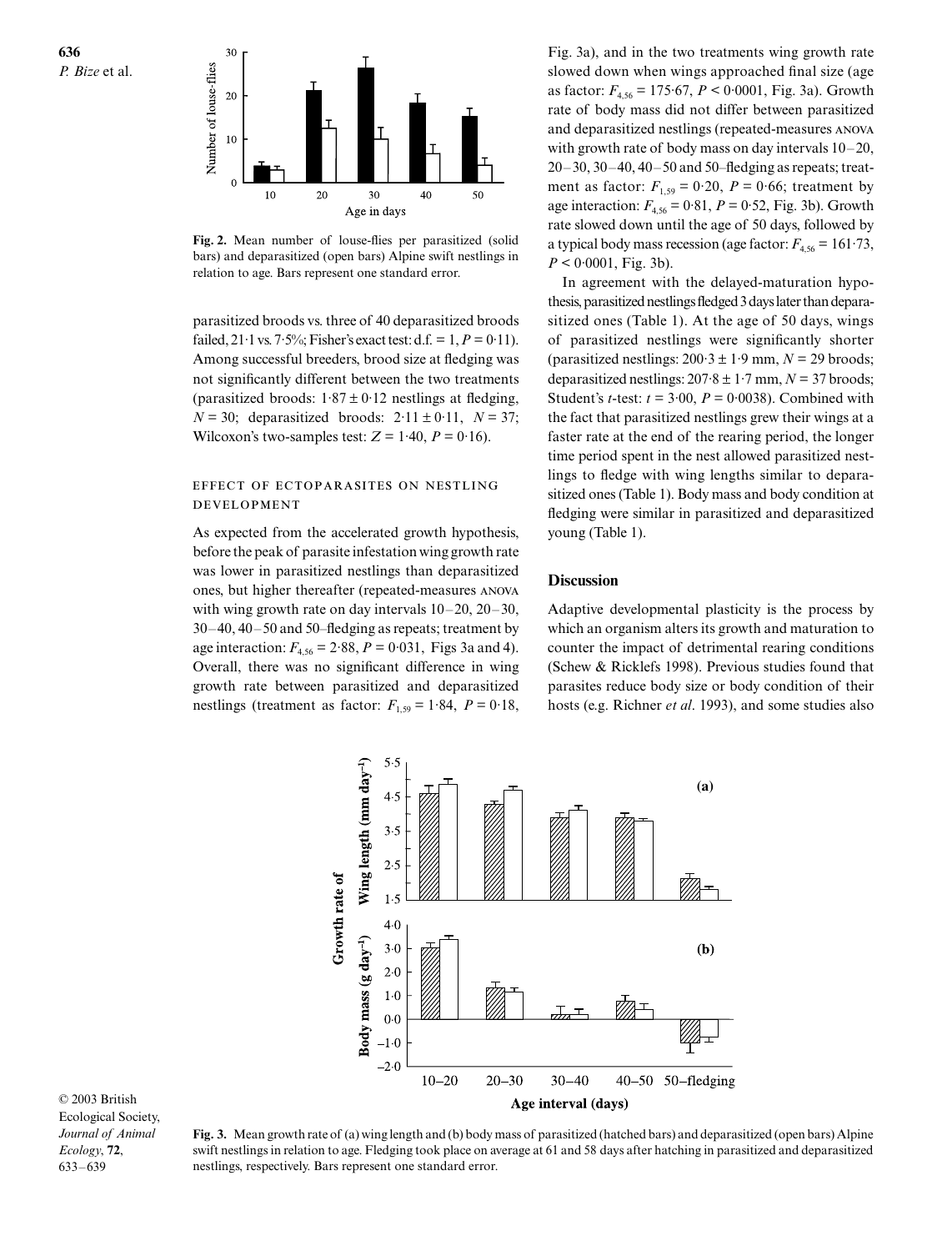**637** *Parasitism and developmental plasticity*



**Fig. 4.** Age-related wing growth rate of parasitized Alpine swift nestlings (closed symbols) in relation to deparasitized ones (open symbols). The arrow signals the peak of parasite infestation.

reported an increase in the wing growth rate of experimentally parasitized hosts (Saino, Calza & Møller 1998; Szép & Møller 1999). To our knowledge the present experimental study is the first to investigate developmental plasticity in relation to the intranest population dynamics of parasites. We showed that wing growth rate of parasitized hosts decelerated during the peak infestation and accelerated thereafter. Parasitized nestlings were also found to fledge later but at a similar size to deparasitized ones. These findings support the hypothesis that developmental plasticity is not only a strategy to compensate the impact of temporary poor feeding conditions or low ambient temperatures, but also to compensate the effect of parasitism. As developmental plasticity occurs in nestlings of many species, such as aerial insectivorous birds (Emlen *et al*. 1991), seabirds (Boersma 1986), ducks (Street 1978) and ptarmigans (Morse & Vohra 1971; Turner & Lilburn 1992), adaptive parasite-induced developmental plasticity might have been overlooked.

#### PARASITISM AND ACCELERATED GROWTH

The accelerated growth hypothesis predicts that parasitized nestlings may show reduced growth until the peak parasite infestation, and accelerated growth once the conditions improve. Under this scenario, parasitized hosts adaptively allocate more resources into physiological processes associated with body

maintenance and parasite resistance during periods of heavy infestation while favouring physiological processes associated with growth during less stressful periods. In line with the accelerated growth hypothesis, parasitized nestlings grew their wings at slower rates than deparasitized nestlings during the first half of the growing period (i.e. up to peak infestation), and at faster rates thereafter (i.e. once infestation levels decreased). This suggests that, as in the barn swallow *Hirundo rustica* L. (Saino *et al*. 1998) and the sand martin *Riparia riparia* L. (Szép & Møller 1999), where parasitized young grew wings at a faster rate than deparasitized ones, wing growth rate is adjusted adaptively to the level of parasitism in the Alpine swift. With respect to growth rate of body mass, we did not find similar effects of parasitism. This may reflect a hierarchy of tissue preservation, with fat reserves having priority over flight feather growth. In other words, nestlings cannot afford to reduce their mass growth because of the high risk of starvation in case of an upcoming food shortage. Indeed, Alpine swifts prey solely on aerial insects, and this food resource shows large and unpredictable variations over the breeding season. An alternative explanation is that body mass growth reflects mainly parental quality (Bize, Roulin & Richner 2002), thereby masking any weak parasite-induced offspring adjustment of resource allocation between body mass growth and other functions.

# PARASITISM AND DELAYED MATURATION

The delayed maturation hypothesis states that parasitized nestlings can compensate for an initial poor growth by taking longer to complete development and maturation. In addition, given that nestling swifts do not receive parental care and do not roost in the colony after their first flight (Tarburton & Kaiser 2001; P.B. personal observation), they should not fledge prematurely and should wait until optimal body mass and shape are reached. Accordingly, our study shows that the nestling period of parasitized young was prolonged by 3 days in comparison to deparasitized ones, which allowed parasitized offspring to fledge with a similar body mass and wing length. Recaptures of eight deparasitized nestlings and four parasitized ones in the subsequent year indicates that their growth was probably completed at fledging, as there was no significant

**Table 1.** Effects of experimental manipulations of ectoparasite load on fledging age, wing length, body mass and condition

| Variable                                 | Parasitized broods |     |    | Deparasitized broods |     |    | Student's <i>t</i> -tests |          |
|------------------------------------------|--------------------|-----|----|----------------------|-----|----|---------------------------|----------|
|                                          | Mean               | SЕ  | N  | Mean                 | SЕ  | N  | $t$ -value                | P-value  |
| Fledging age (day)                       | 61.3               | 0.9 | 27 | $58-1$               | 0.8 | 36 | 2.66                      | $0.009*$ |
| Fledging wing length (mm)                | 220.2              | 0.8 | 27 | 221.5                | 0.7 | 36 | $-1.22$                   | 0.23     |
| Fledging body mass (g)                   | 90.2               | 1.5 | 27 | 91.3                 | 1.3 | 36 | $-0.54$                   | 0.59     |
| Fledging condition $(g \text{ mm}^{-1})$ | $-0.7$             | 1.5 | 27 | 0 <sup>1</sup>       | 1.3 | 36 | $-0.37$                   | 0.71     |

© 2003 British Ecological Society, *Journal of Animal Ecology*, **72**, 633–639

\*Also significant after Bonferroni correction for multiple testing.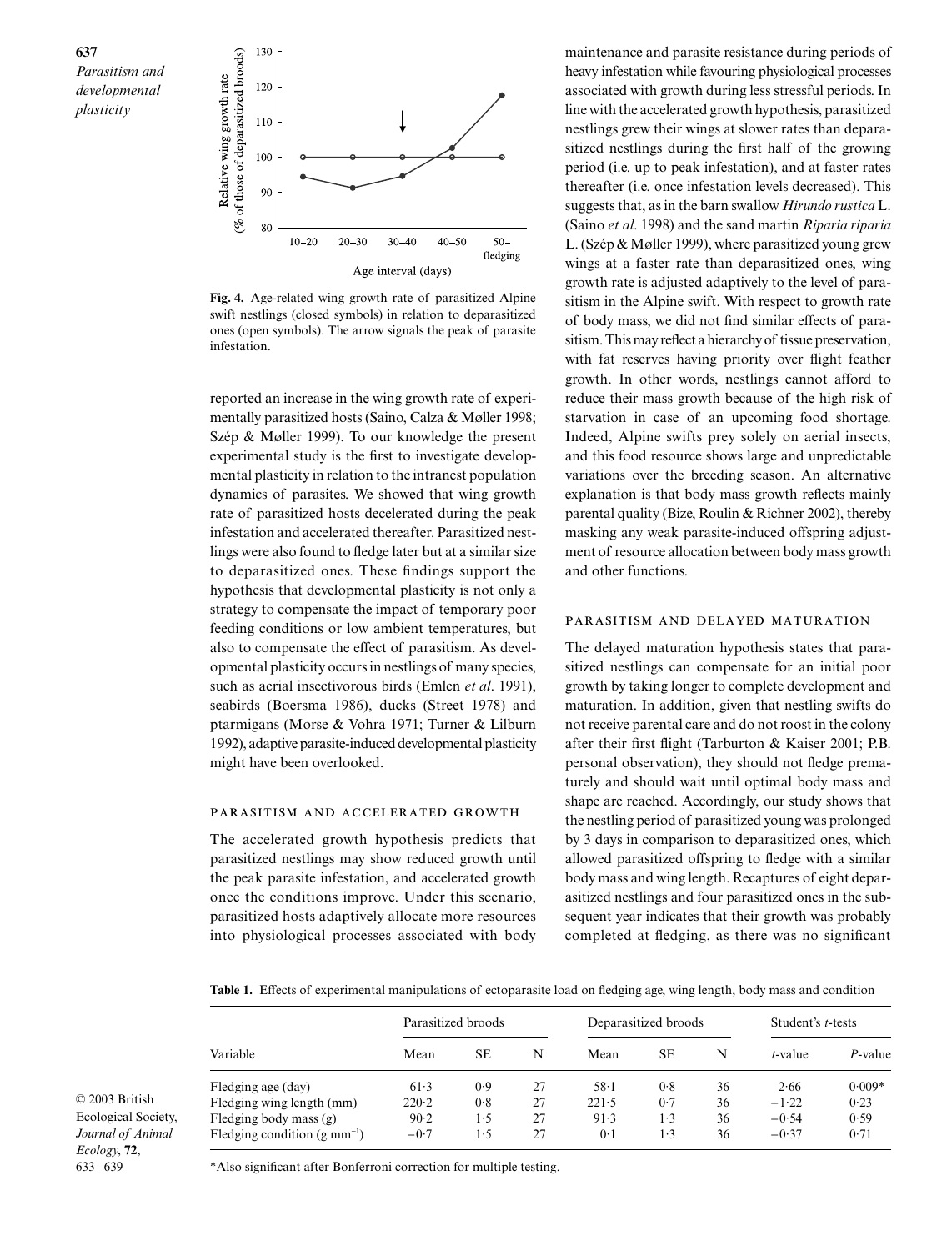difference in wing size between fledging and adult stage at return (repeated-measures ANOVA with treatment as factor, and wing length at fledging and adult stage as repeats; treatment as factor:  $F_{1,10} = 0.27$ ,  $P = 0.62$ ; change in wing size:  $F_{1,10} = 2.89$ ,  $P = 0.12$ ; interaction:  $F_{1,10} = 0.74$ ,  $P = 0.41$ ). The fact that, 50 days after hatching, wing length was still shorter in parasitized than deparasitized nestlings is consistent with the idea that parasitized young delayed fledging to grow for 3 supplementary days in order to fledge with a similar final body size to deparasitized ones.

# COSTS AND EVOLUTION OF DEVELOPMENTAL **PLASTICITY**

Adaptive compensatory growth and delayed fledging may carry significant costs for nestlings and their parents, although such costs are as yet poorly documented, and also supposed to occur later in life (Metcalfe & Monaghan 2001). For instance, in parasitized offspring fast growth of flight feathers might reduce the quality of their wings (Dawson *et al*. 2000), and profoundly penalize juveniles on the wing and during long-distant migration. Compensatory growth and delayed maturation in altricial nestlings may also require extra work from their parents, which in turn may impair the parental reproductive success in following years (Richner & Tripet 1999). However, developmental plasticity brings quick benefits by allowing young facing poor growing conditions to recover in size. Hence, developmental plasticity is expected to arise because benefits brought early in life have a stronger impact on the lifetime reproductive fitness of individuals than costs incurred late in life.

#### **PERSPECTIVES**

Our study reveals two possible pitfalls associated with studies of host–parasite relationships. First, the lack of effects of parasites on wing length, body mass and condition in Alpine swifts at fledging, despite a significant effect of parasites earlier in their development, points out that the effects of parasites on some host features can be transient. This stresses the importance of investigating the consequences of parasite manipulations from birth to independence. Effects of parasite manipulations on nestlings reported in birds exhibiting postfledging parental care may therefore overestimate the real impact of parasites on the final size reached by their hosts or on reproductive success. Secondly, because hosts can adjust growth rate to the level and timing of infestation, effects of parasites on host development can vary greatly over the rearing period alongside variation in the level of parasitism. Therefore, future studies on host–parasite relationships should consider parasite fluctuations and assess the effects of parasites at different stages in host development. Finally, the long-term effects of early exposure to parasites on host reproductive success should also be addressed.

© 2003 British Ecological Society, *Journal of Animal Ecology*, **72**, 633–639

#### **Acknowledgements**

We thank two anonymous referees for comments on the manuscript, the Veterinary Office of the Canton Solothurn for authorization to manipulate ectoparasite load (no. 27023) and the Swiss National Science Foundation for support (grant no. 31–53956·98 to HR and grant no. 823 A-064710 to AR).

#### **References**

- Arn, H. (1960) *Biologische Studien Am Alpensegler*. Verlag Vogt-Schild AG, Solothurn.
- Baker, J.R. (1967) A review of the role played by the Hippoboscidae as vector of endoparasites. *Journal of Parasitology*, **53**, 412–418.
- Bequaert, J.C. (1953) The Hippoboscidae or louse-flies (Diptera) of mammals and birds. Part 1. Structure, physiology and natural history. *Entomologica*, **32**, 1–209.
- Bize, P., Roulin, A. & Richner, H. (2002) Covariation between egg size and rearing condition determines offspring quality: an experiment with the Alpine swift. *Oecologia*, **132**, 231–234.
- Bize, P., Roulin, A. & Richner, H. (2003) Adoption as an offspring strategy to reduce ectoparasite exposure. *Proceedings of the Royal Society of London B* (Suppl.). Biology Letters, published online 22 May 2003.
- Boersma, P.D. (1986) Body temperature torpor and growth in chicks of fork-tailed storm-petrels *Oceanodroma furcata*. *Physiological Zoology*, **59**, 10–19.
- Clayton, D.H. & Tompkins, D.M. (1995) Comparative effects of mites and lice on the reproductive success of rock doves (*Columba livia*). *Parasitology*, **110**, 195–206.
- Dawson, A., Hinsley, S.A., Ferns, P.N., Bonser, R.H.C. & Eccleston, L. (2000) Rate of moult affects feather quality: a mechanism linking current reproductive effort to future survival. *Proceedings of the Royal Society of London B*, **267**, 2093–2098.
- Emlen, S.T., Wrege, P.H., Demong, N.J. & Hegner, R.E. (1991) Flexible growth rates in nestling white-fronted beeeaters: a possible adaptation to short-term food shortage. *The Condor*, **93**, 591–597.
- Gebhardt-Henrich, S.G. & Richner, H. (1998) Causes of growth variations and its consequences for fitness. *Avian Growth and Development: Evolution Within the Altricial-Precocial Spectrum* (eds M. Starck & R.E. Ricklefs), pp. 324–339. Oxford University Press, New York.
- Koskimies, J. (1950) The life of the Swift, *Micropus apus* (L.) in relation to the weather. *Annual Academy of Sciences Fennicae A*, **15**, 1–151.
- Martins, T.L.F. (1997) Fledging in the common swift, *Apus apus*: weight-watching with a difference. *Animal Behaviour*, **54**, 99–108.
- Metcalfe, N.B. & Monaghan, P. (2001) Compensation for a bad start: grow now, pay later? *Trends in Ecology and Evolution*, **16**, 254–260.
- Møller, A.P. (1990) Effects of parasitism by a haematophagous mite on reproduction in the barn swallow. *Ecology*, **71**, 2345–2357.
- Morse, K. & Vohra, P. (1971) The effect of early growth retardation of *Coturnix* (Japanese quail) on their subsequent sexual maturity. *Poultry Science*, **50**, 283–284.
- Potti, J. & Merino, S. (1996) Parasites and the ontogeny of sexual size dimorphism in a passerine bird. *Proceedings of the Royal Society of London B*, **263**, 9–12.
- Price, P.W. (1980) *Evolutionary Biology of Parasites*. Princeton University Press, Princeton.
- Richner, H. (1989) Habitat-specific growth and fitness in carrion crows (*Corvus corone corone*). *Journal of Animal Ecology*, **58**, 427–440.